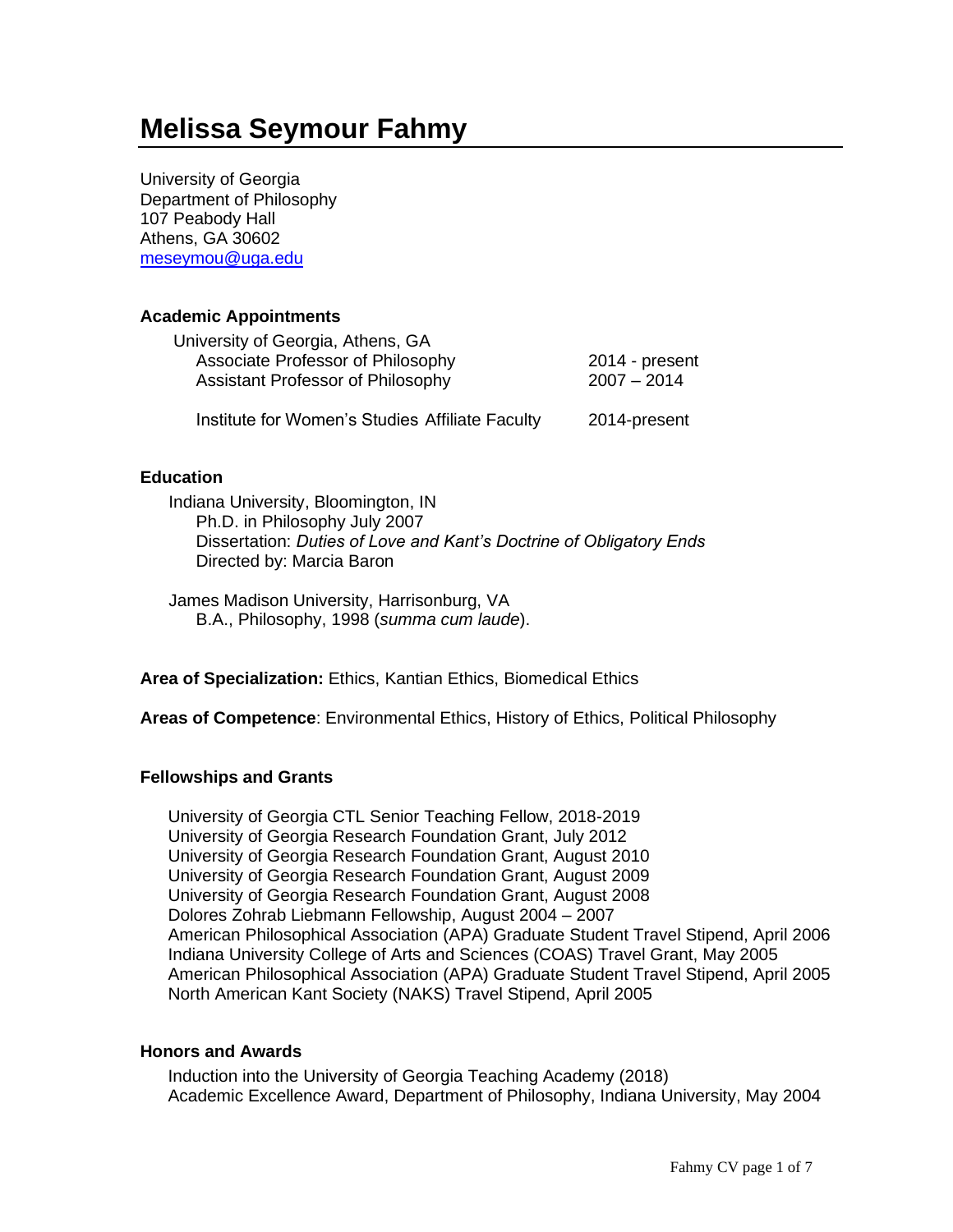## **Publications**

"Some Puzzles About Kantian Beneficence," Proceedings from the 13<sup>th</sup> International Kant Congress (Berlin: Walter de Gruyter, *forthcoming 2021*).

 "Love in Kant and the Enlightenment," in *Love: The History of a Concept*, ed. Ryan Patrick Hanley (Oxford University Press, *forthcoming 2021*).

"On Virtues of Love and Wide Ethical Duties," *Kantian Review* 24.3 (2019).

 "The Kantian Innate Right to Freedom: Independence from What?" *Proceedings from 12th International Kant Congress* (Berlin: Walter de Gruyter, 2018).

 "Kantian Perspectives on Paternalism," in *Routledge Handbook on the Philosophy of Paternalism*, eds. Kalle Grill and Jason Hanna (Routledge, 2018).

"Love's Reasons," *Journal of Value Inquiry* 50.1 (2016): 153-168.

 "Understanding Kant's Duty of Respect as a Duty of Virtue," *Journal of Moral Philosophy* 10.6 (2013): 723-740.

"On Procreative Responsibility in Assisted and Collaborative Reproduction," *Ethical Theory and Moral Practice* 16.1 (2013): 55-70.

"Love, Respect, and Interfering with Others," *Pacific Philosophical Quarterly* 92 (May 2011): 174-192.

"On the Supposed Moral Harm of Selecting for Deafness," *Bioethics* 25.3 (March 2011): 128-136.

"Kantian Practical Love," *Pacific Philosophical Quarterly* 91.3 (Sept. 2010): 313-331.

"Active Sympathetic Participation: Reconsidering Kant's Duty of Sympathy," *Kantian Review* 14.1 (2009): 31-52.

"Beneficence and Other Duties of Love in *The Metaphysics of Morals*," co-authored with Marcia Baron, in *The Blackwell Guide to Kant's Ethics*, ed. Thomas E. Hill, Jr. (Oxford: Blackwell Publishing, 2009): 211-228.

"Widening the Field for the Practice of Virtue: Kant's Wide Imperfect Duties," *Proceedings from 10th International Kant Congress* vol. III (Berlin: Walter de Gruyter, 2008): 423-433.

Book Reviews:

 *Reading Onora O'Neill*, eds. David Archard, Monique Deveaux, Neil Manson, and Daniel Weinstock (Routledge, 2013). *Kantian Review* (2015) 20.1, pp. 140-145.

 Robert N. Johnson, *Self-Improvement: An Essay in Kantian Ethics* (Oxford University Press, 2011). *The Philosophical Quarterly* (2013), pp. 382-4.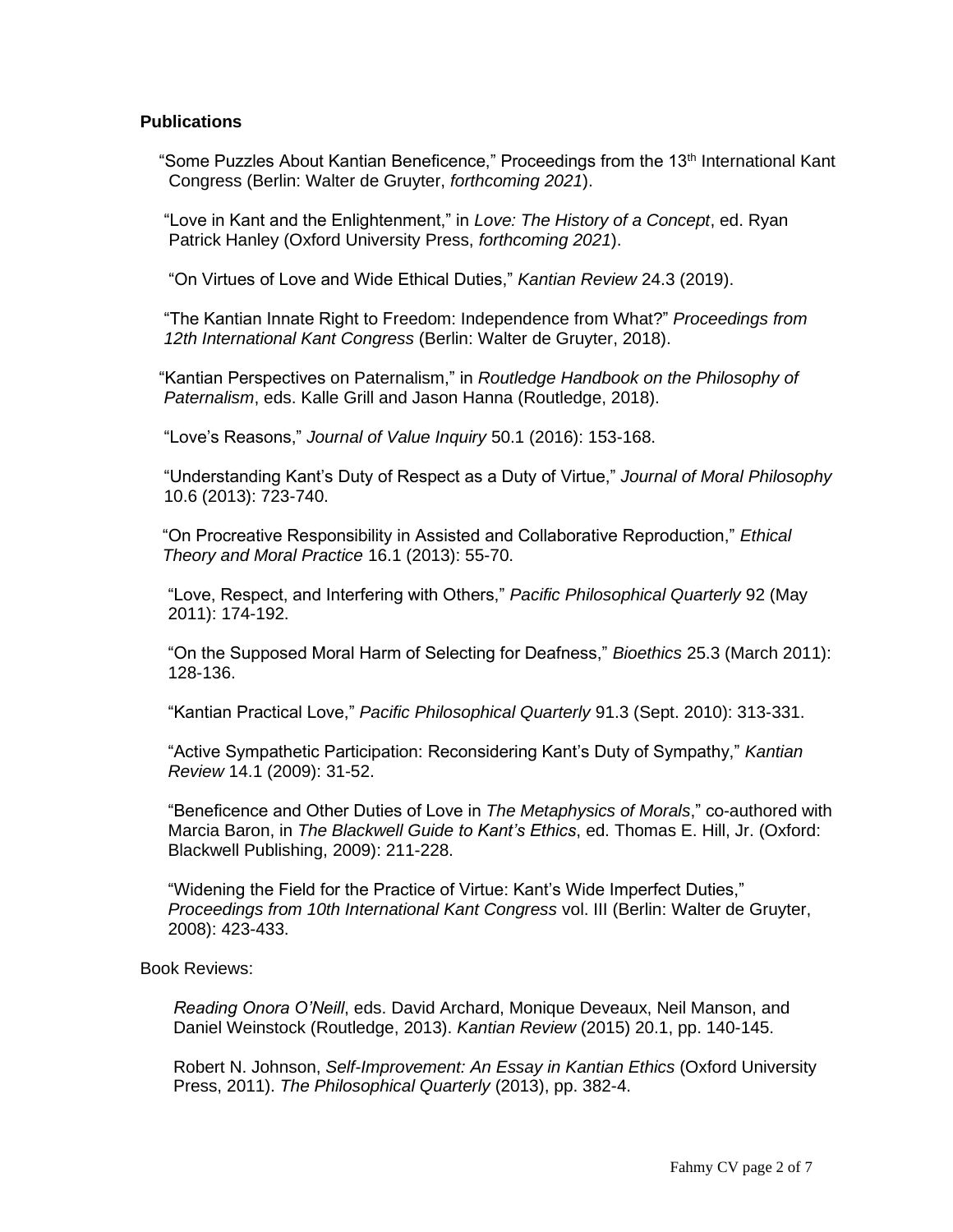Jean Bethke Elshtain, *Just War Against Terror: The Burden of American Power in a Violent World* (Basic Books, 2003). *Ethics* Vol. 115 no. 4 (July 2005), pp. 855-856.

## **Presentations**

| "Acceptable Risk in the Pursuit of Athletic Excellence" (refereed)<br>Annual Meeting of the Association of Practical & Professional Ethics (APPE)<br>22, February, Atlanta, GA                                                             |
|--------------------------------------------------------------------------------------------------------------------------------------------------------------------------------------------------------------------------------------------|
| "Some Puzzles about Kantian Beneficence" (refereed)<br>13 <sup>th</sup> International Kant Congress, University of Oslo<br>8 August 2019, Oslo, Norway                                                                                     |
| "How to Have Good Kantian Sex" (refereed)<br>Annual Meeting of the Association of Practical & Professional Ethics (APPE)<br>1, March, 2019, Baltimore, MD                                                                                  |
| "How to Have Good Kantian Sex" (invited)<br>University of South Carolina Colloquium Series<br>16, November, 2018, Columbia, SC                                                                                                             |
| "Kant on Sex as Morally Precarious Activity" (invited)<br>Kant on Sex, Love, and Friendship Workshop<br>21-23 July 2017, St. Andrews, UK                                                                                                   |
| "Espirito-Santo's Rethinking of the Circle in Kant's Groundwork III" (invited)<br>Biennial Meeting of the North American Kant Society<br>28 May 2016, Atlanta, GA                                                                          |
| "Love's Reasons" (invited)<br>Institute for Women's Studies Friday Speaker Series, University of Georgia<br>23 October 2015, Athens, GA                                                                                                    |
| "The Kantian Innate Right to Freedom: Independence from What?" (refereed)<br>12 <sup>th</sup> International Kant Congress, University of Vienna<br>22 September 2015, Vienna, Austria                                                      |
| "Disability, Vulnerability, and Quality of Life Assessments" (invited)<br>Eastern Division Meeting of the American Philosophical Association<br>Group Session: Society for Philosophy and Disability<br>29 December 2014, Philadelphia, PA |
| "Reading Kant on the Highest Good and Obligatory Ends" (invited)<br>Fox Center for Humanistic Inquiry, Emory University<br>4 April 2014, Atlanta, GA                                                                                       |

"Kantian Virtues: Thick or Thin?" (*invited*) Department of Philosophy, University of North Carolina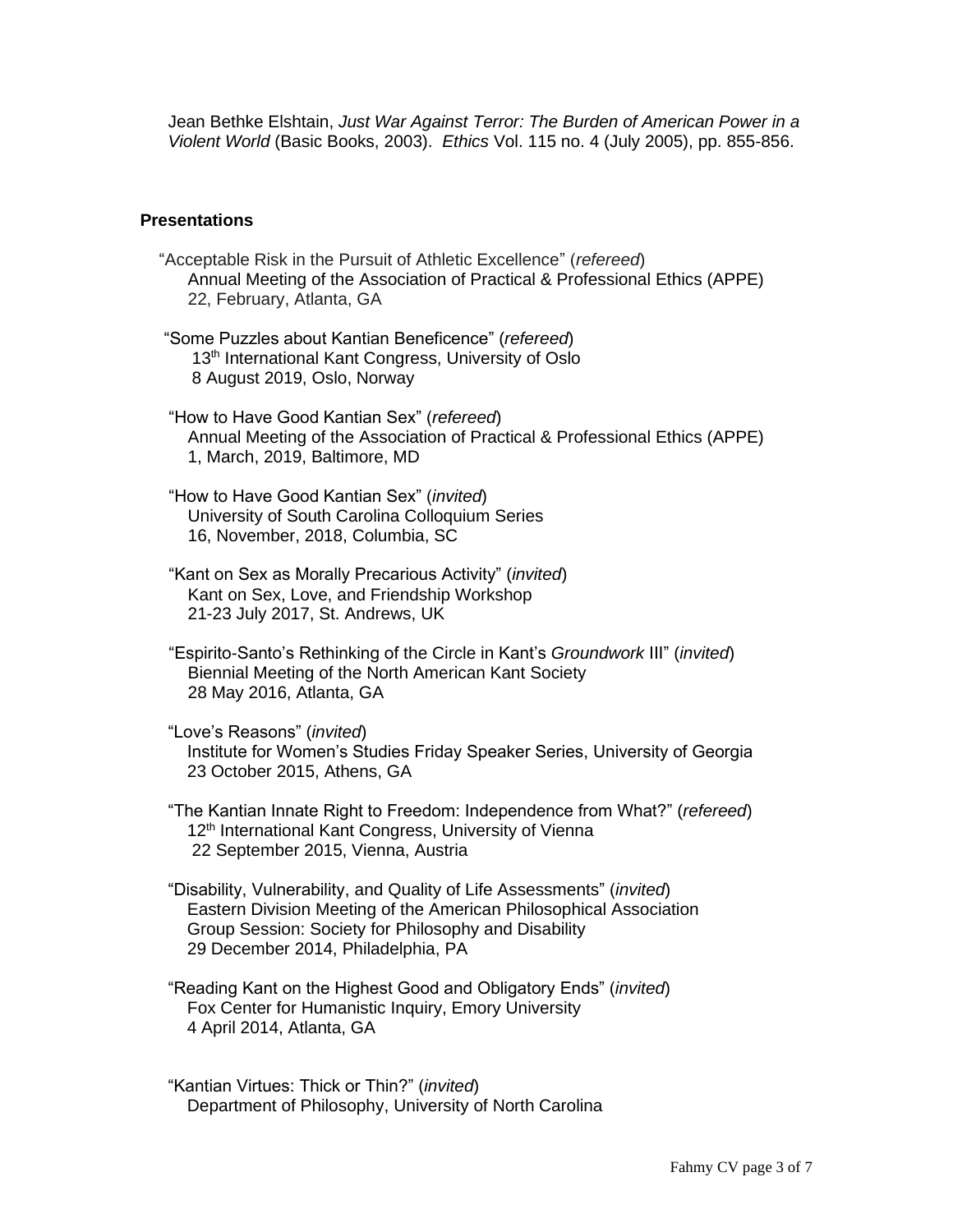22 March 2014, Chapel Hill, NC

- "Humiliation, Respect for Persons, and Kant's Formula of Humanity" (*invited*) Department of Philosophy, St. Andrews University 7 June 2013, St. Andrews Scotland, UK
- "Interpreting Kant's Formula of Humanity" (*refereed*) Eastern Study Group of the North American Kant Society 21 April 2013, Waltham, MA
- "Exploitation in Collegiate Football: A Kantian Assessment" (*refereed*) Association for Practical and Professional Ethics (APPE) Annual Meeting 1 March 2013, San Antonio, TX
- "Kant's Three Models of Moral Perfection" (*refereed*) American Philosophical Association (APA) Central Division Meeting 21 February 2013, New Orleans, LA
- "Promoting the Happiness of Others: Kantian Beneficence and Positive…" (*refereed*) American Philosophical Association (APA) Eastern Division Meeting 29 December 2012, Atlanta, GA
- "Human Trafficking and Public Shame" (*invited*) Society for Analytic Feminism Group Session American Philosophical Association (APA) Eastern Division Meeting 28 December 2012, Atlanta, GA
- "Reflecting on the Use of Animals in Research" (*invited*) University of Georgia School of Veterinary Medicine 26 April 2012, Athens, GA
- "Is There a Kantian Argument for Duties to One's Ancestors?" (*invited*) Biannual Meeting of the North American Kant Society (NAKS) 3 June 2011, Urbana-Champaign, IL
- "Kant's Duty of Respect for Other Human Beings" (*refereed*) American Philosophical Association (APA) Central Division Meeting 19 February 2010, Chicago, IL
- "A Kantian Picture of Moral Development" (*invited*) Society for Empirical Ethics Group Session American Philosophical Association (APA) Eastern Division Meeting 28 December 2009, New York, NY
- "Kantian Respect and the Ethics of Care" (*refereed*) Kant: Morality & Society - UK Kant Society Annual Conference 29 August 2009, Lancaster University, Lancaster, UK
- "Kantian Practical Love" (*invited*) Bowling Green State University, Department of Philosophy 16 February 2007, Bowling Green, OH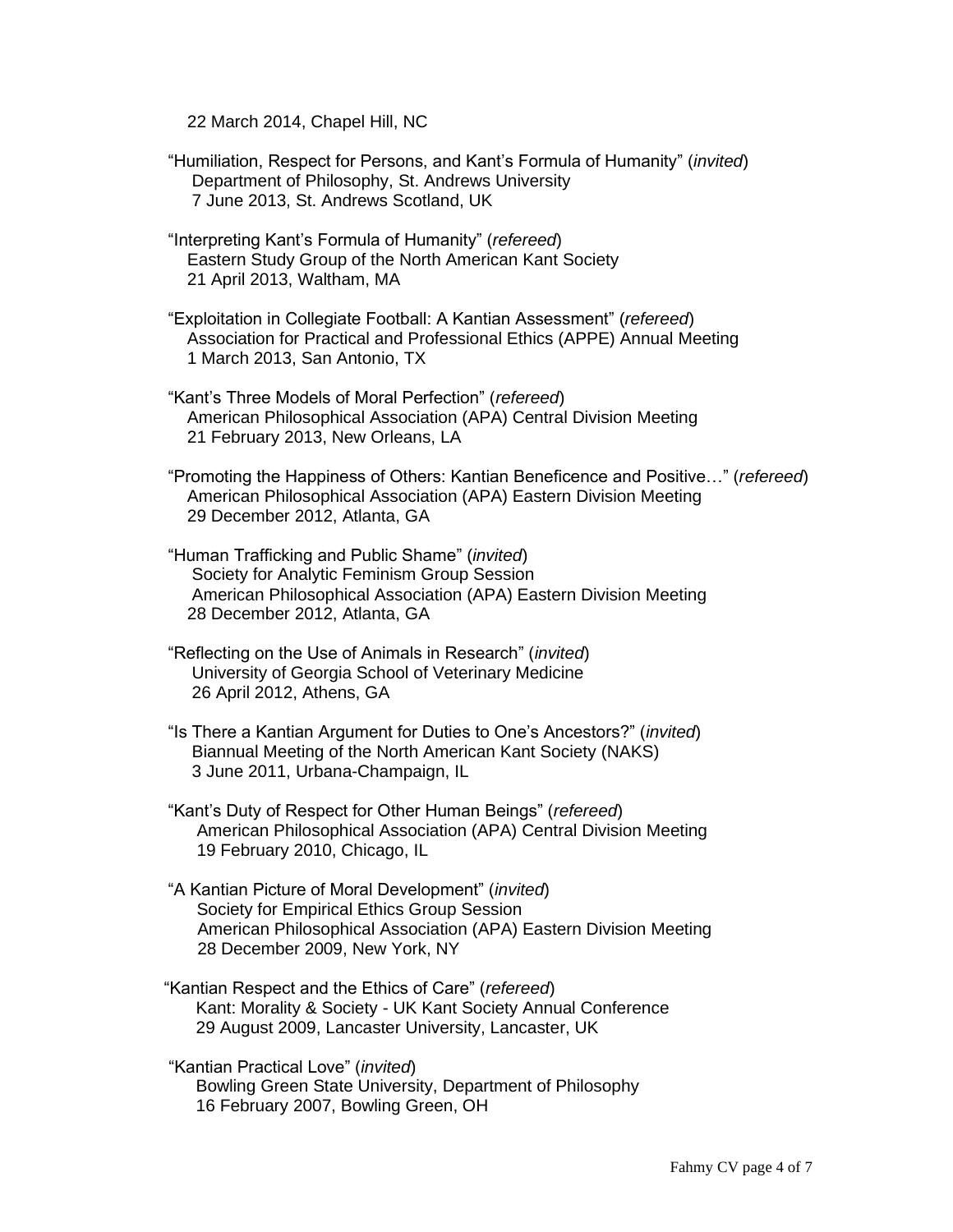"Kantian Practical Love" (*invited*) University of Georgia, Department of Philosophy 7 February 2007, Athens, GA

"Kantian Practical Love" (*invited*) University of Guelph, Department of Philosophy 19 January 2007, Guelph, Canada

"Loving One's Neighbor as Oneself: Kantian Practical Love" (*invited*) University of New Mexico, Department of Philosophy 27 October 2006, Albuquerque, NM

"Kant's Later Argument for Beneficence" (*refereed*) American Philosophical Association (APA) Central Division Meeting 26-29 April 2006, Chicago, IL

"Widening the Field for the Practice of Virtue" (*refereed*) 10th International Kant Congress 4-9 September 2005, University of São Paulo, São Paulo, Brazil

"Benevolence and Beneficence: Two Distinct Duties of Love" (*refereed*) American Philosophical Association (APA) Central Division Meeting 29 April 2005, Chicago, IL

"The Happiness of Others: Kantian Foundations for Obligatory Beneficence" (*refereed*) Eastern Study Group Meeting of the North American Kant Society (NAKS) 22-23 April 2005, University of Pennsylvania, Philadelphia, PA

# **Workshop Participation**

"The Concept of *Menschenliebe* in Kant's *Tugendlehre*," Siegen University, Siegen, Germany, July 2006 (*invited participant*)

## **Research Position**

Research Assistant, The Poynter Center for the Study of Ethics and American Institutions, Indiana University, 2004-2007

## **Teaching Experience**

#### **University of Georgia**

Undergraduate Courses Taught:

- o PHIL 2030 Introduction to Ethics (Spring 13, Fall 14, Fall 15, Fall 18)
- $\circ$  PHIL 2030H Introduction to Ethics Honors (Spring 09, Spring 11, Fall 13, Fall 16)
- o PHIL 3200 Ethical Theory (Fall 09)
- o PHIL 3220 Biomedical Ethics (every Spring 08-20)
- o PHIL 3230 Ethics of Food (Fall 16, Fall 17, Fall 18, Fall 20)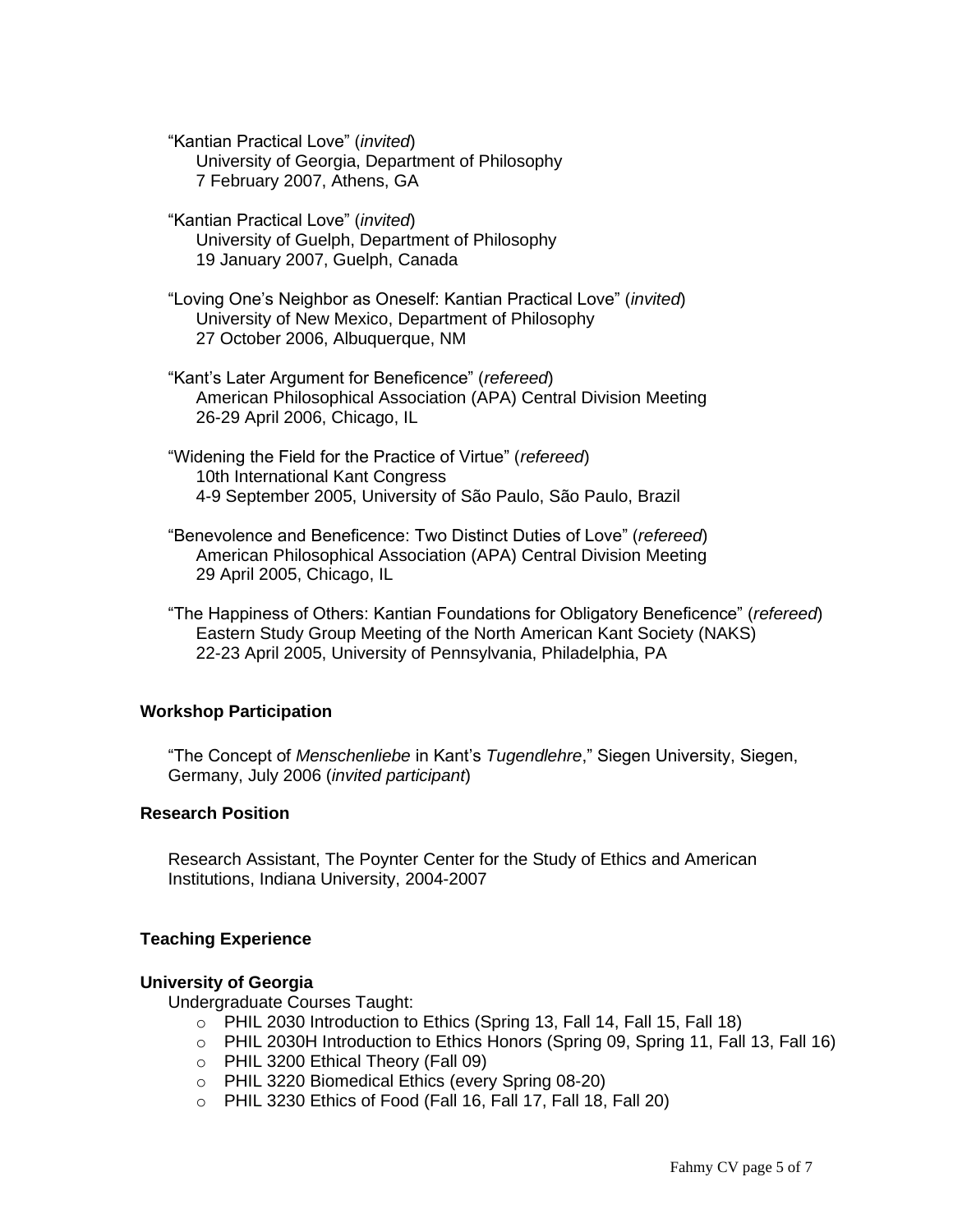PHIL 3300 Philosophy of Sport & Games (Spring 2021)

o PHIL 4220/6220 Environmental Ethics (Fall 07, Fall 13)

Graduate Courses Taught:

- $\circ$  PHIL 8200 Ethics Seminar Kant's Formula of Humanity (Fall 17, Fall 19)
- o PHIL 8900 Environmental Philosophy (Fall 15)
- o PHIL 8210 Political Philosophy Seminar Kant's *Rechtslehre* (Spring 14)
- o PHIL 8200 Ethics Seminar Virtue (Fall 12)
- o PHIL 8200 Ethics Seminar Ethics and Non-Existent Persons (Spring 12)
- o PHIL 8200 Ethics Seminar Kant's Practical Philosophy (Spring 10)
- o PHIL 8200 Ethics Seminar Normative Ethical Theory (Fall 08, Fall 10, Fall 14)
- o PHIL 8200 Ethics Seminar Kant's Moral Anthropology (Spring 08)

## **Horace B. Russell Prize**

- Stephanie Ganzeveld, Spring 2019 PHIL 3220 (2020)
- Riley Findley, Fall 2018 PHIL 3230 (2019)
- Erin Gorman, Fall 2017 PHIL 3230, (2018)
- Samuel Driggers, Fall 2016 2030H, (2017)

# **Dissertations Directed at the University of Georgia**

- Ava Wright, *The Duty of Veracity*, (2019)
	- o Current Position: Assistant Professor, California Polytechnic State University
- John Njoroge, *Objection Sustained: Anscombe's Challenge to Modern Moral Philosophy's Use of the Concept of Obligation* (2018) o Current Position: Non-Academic Position
- Jackson Schwartz, *Natural Goodness and Normative Evaluation* (2017)
	- o Current Position: Lecturer, Clayton State University

## **Masters Theses Directed at the University of Georgia**

- David Bowles (2020)
- Eric Brown (2013)
- Rory Weeks (2012)

## **Indiana University**

- $\circ$  Introduction to Ethics (Summer 2003, Fall 2003, Spring 2004, Summer 2004)
- o Thinking and Reasoning (Fall 2002, Spring 2003)
- $\circ$  Coach for Indiana University Undergraduate Ethics Bowl Team, Spring 2005

## **Professional Service**

## **North American Kant Society**

 Organizer & Host for the 2016 Southern Study Group Meeting, Athens, GA Program Committee Member for 2016 Biennial NAKS Meeting Program Committee Member for 2012 Southern Study Group Meeting